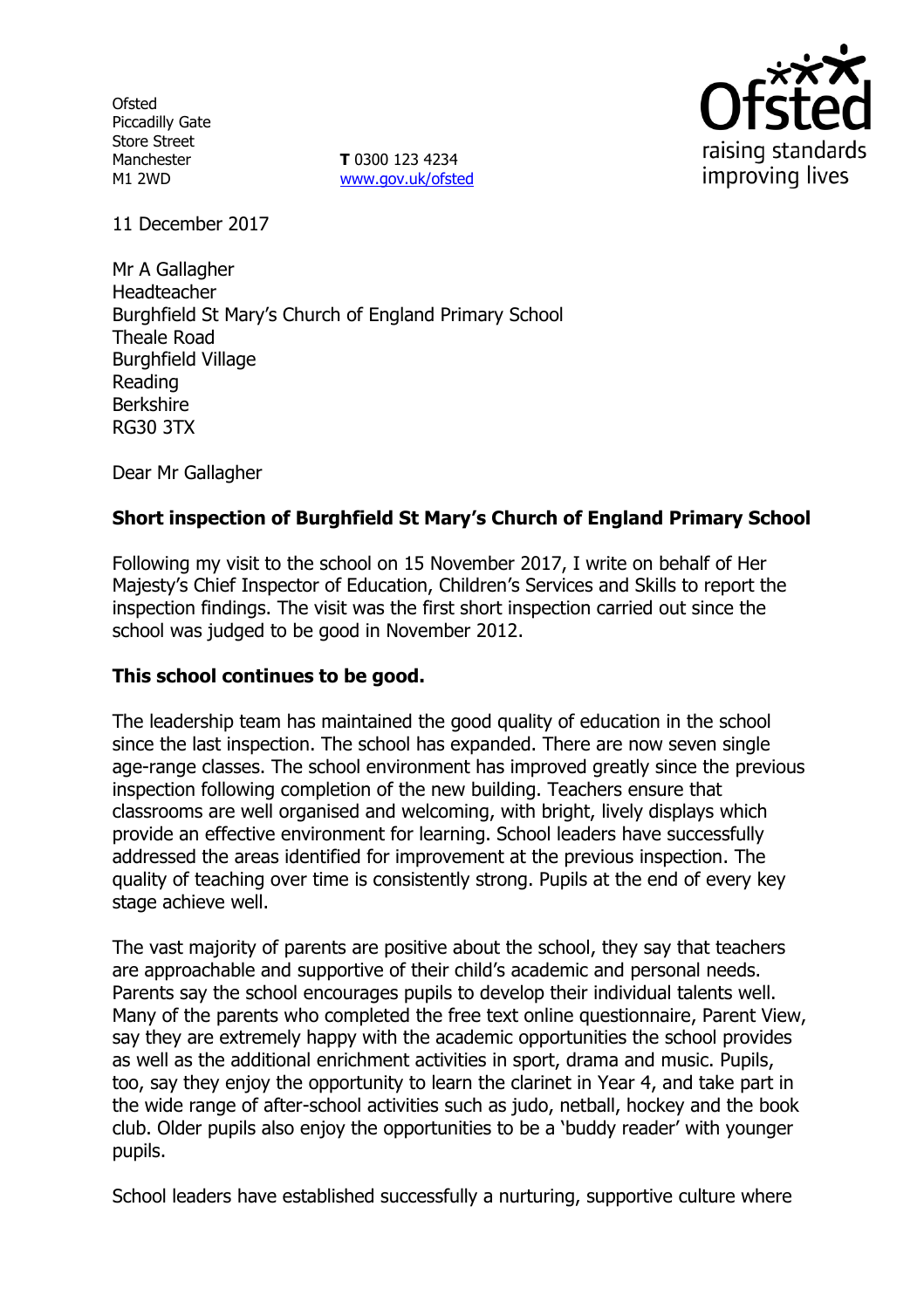

pupils thrive and flourish, both in their academic achievements and their personal development. Pupils are polite, thoughtful and caring. The school ethos encourages pupils to succeed and mature into confident self-assured learners. Pupils and a number of parents speak highly of the opportunities the school provides for pupils to lead assemblies and to speak confidently in public. Pupils learn to respect each other and celebrate the unique differences in each other. They understand about democracy and know that they have opportunities themselves to vote for the school council members and for those who will be 'Santa's elves' in the Christmas Grotto. Pupils know that the school council helps to make decisions about improvements they hope to see, for example the building of an outside classroom for science.

Governors are very supportive of the school and make regular visits to classrooms and school events. Parents appreciate this. They know that, together with the dedicated school staff, governors are working hard to continue to improve the school. Governors attend training to increase their skills and abilities to carry out their roles and responsibilities effectively. The chair of governors checks that suitable governors with particular skills are recruited to the governing body to ensure effective strategic leadership of the school.

In evaluating the work of the school, school leaders set out the activities that have taken place, rather than citing the evidence of the impact that their actions have had on outcomes for pupils. The school development plan outlines key activities for further improvement, but it is not based on a detailed analysis of the outcomes of all groups of pupils. As a result, it is not possible to measure the impact of the plan, or the difference it has made to improving outcomes for different groups of pupils.

A small minority of parents said they were not happy with the way the school deals with bullying. This was explored during the inspection. Staff all agree that the school deals effectively with any bullying issues that arise. Pupils showed a good understanding of behaviours that constitute bullying. They say bullying incidents are rare and know that there is an adult they can talk to if they have any concerns. However, school leaders' records of the actions and the monitoring of such concerns lack rigour.

# **Safeguarding is effective.**

School leaders have established an effective culture of safeguarding. Safeguarding arrangements are fit for purpose. All staff and the vast majority of parents say that the school keeps pupils safe. Pupils say they feel safe. They know that regular fire drills and the lock down procedures are important to help to keep them safe in an emergency. They know what to do, should any such situation arise, because they practise these procedures regularly. Pupils learn about keeping safe on the roads and older pupils take part in bike ability training. During swimming lessons, they learn about keeping safe in the water. Pupils showed a good understanding of how to keep safe online and know what they need to do if they encounter any issues.

Staff have been suitably trained to ensure that they fully understand their responsibilities to keep pupils safe in school. The safeguarding governor checks that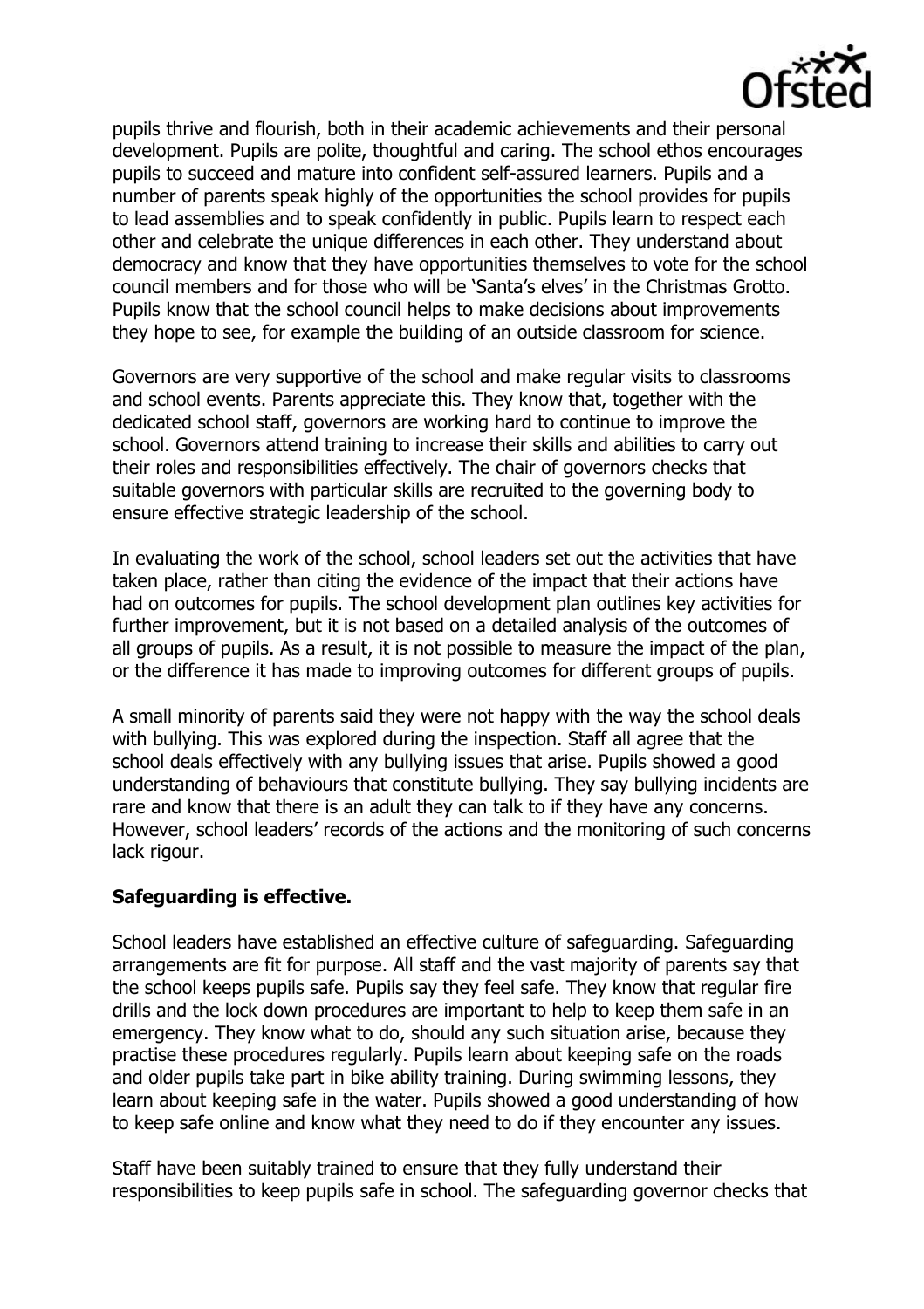

safeguarding procedures are in line with statutory requirements. During the summer term, some shortcomings in information and paperwork were identified. School leaders know that thorough records and accurate paperwork are required to ensure that all procedures are effectively implemented. The safeguarding governor continues to ensure that issues are rectified successfully.

# **Inspection findings**

- Attainment at the end of Reception has been consistently above the national average for the last three years. Children get off to a good start in their learning and achieve well, because teaching and leadership in the early years are good. Children enjoy their learning. Adults support them well to develop their knowledge and skills in all areas of learning.
- $\blacksquare$  The proportion of pupils achieving the expected standard in the phonics screening check at the end of Year 1 has been above the national average overall for the last four years. In 2017, all groups of pupils achieved well. All pupils in Year 2 whose phonics skills were rechecked achieved the expected standard. This is because teachers use effective strategies and are trained well to pronounce phonemes correctly. Pupils are able to use their phonics skills well to blend and segment unfamiliar words.
- By the end of Year 2, pupils' progress continues to be strong. Outcomes in reading, writing and mathematics for all pupils have been above the national average for the last six years.
- In 2017, all Year 2 pupils achieved the expected standard, and a significant proportion achieved a greater depth of understanding in reading. In writing and mathematics, the proportion of pupils achieving the expected standard was well above the national average. The proportion of pupils achieving greater depth in mathematics was above the national average. However, in writing, the overall proportion, and the proportion of boys achieving a greater depth of understanding, dipped below the national average.
- The English subject leader has taken effective action to improve outcomes for boys in writing. Pupils are encouraged to talk about their writing, to help them to consolidate their thinking before beginning to write. By implementing this strategy, pupils develop their ideas, particularly in writing stories, which enables them to write about characters and settings of interest to them. This strategy is at an early stage of development and the impact is yet to be measured.
- By the end of Year 6, pupils achieve well. Attainment has been above the national average for the last four years and in many years significantly above the national average. Pupils are prepared well for their secondary education.
- $\blacksquare$  In 2017, the proportion of pupils achieving the expected standard in reading and writing was above the national average for all groups of pupils. All pupils achieved the expected standard in science. In mathematics, the proportion achieving the expected standard was above the national average for most groups; girls' attainment was in line with the national average. Significantly higher proportions of pupils than found nationally achieved the higher standard in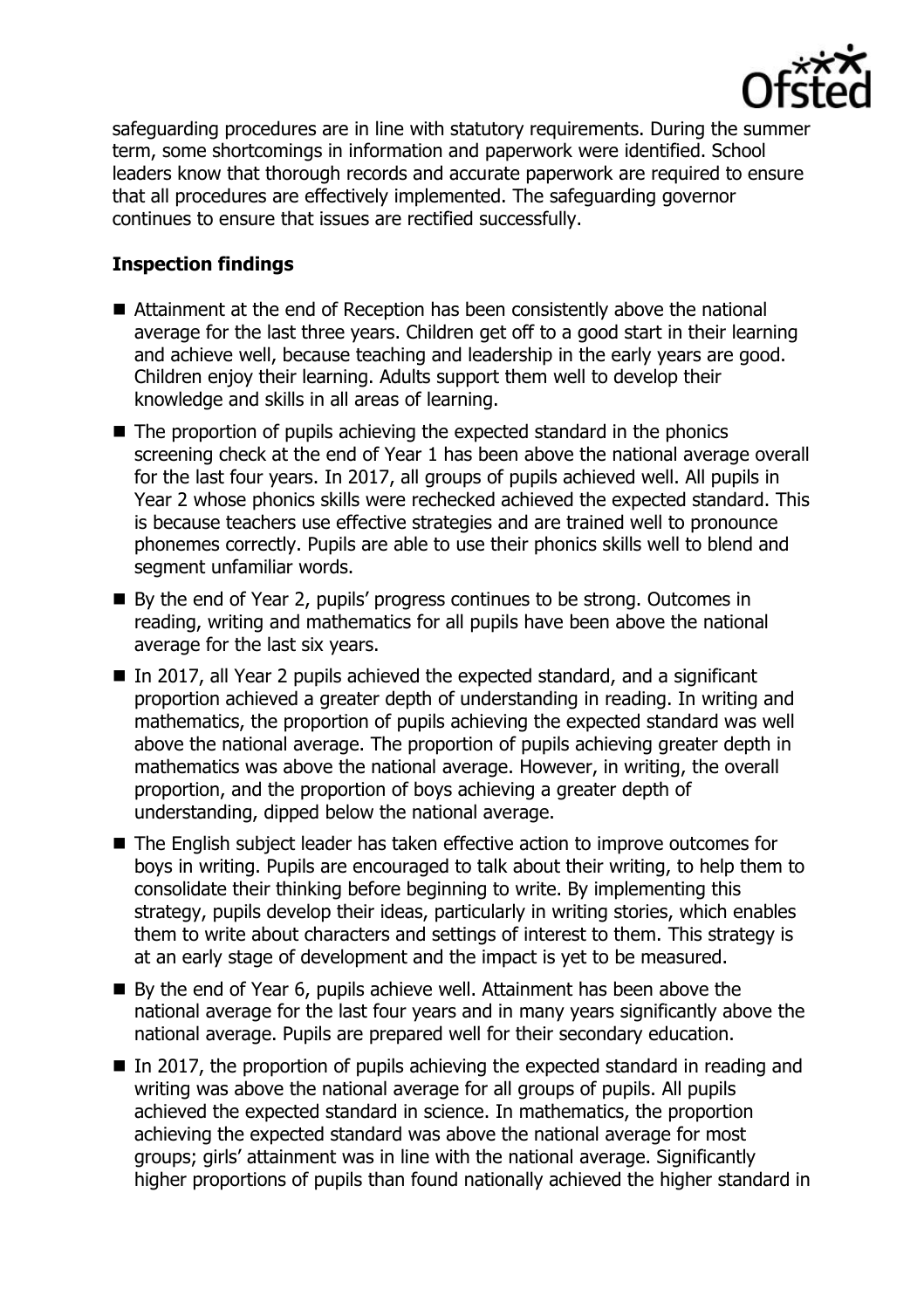

reading, writing and mathematics.

- The mathematics subject leader has implemented effective strategies to enable pupils to gain a deeper and more secure understanding of mathematics. Teachers are implementing effective strategies to extend pupils' mathematical understanding. In one key stage 2 lesson, the teacher provided a range of opportunities for pupils to explore how to solve word problems using different approaches. Pupils were able to explore the method they found most effective and share their ideas with one another. As a result, they were able to multiply three-digit numbers successfully.
- School leaders know pupils well and check individual pupils' progress over time. They can identify individual pupils whose progress is not as strong as expected. However, currently, there is limited analysis of trends in the achievement of different groups of pupils to enable senior leaders to devise their strategic plans effectively. The English and mathematics subject leaders have developed suitable plans to improve outcomes further in each of their subjects. However, these plans are not based on a detailed analysis of the outcomes of all groups of pupils and currently do not determine how they will successfully measure improvements in outcomes for pupils.

## **Next steps for the school**

Leaders and those responsible for governance should ensure that:

- school self-evaluation judgements are based on secure evidence on the impact of the school's work
- school development planning is derived from a thorough analysis of outcomes and sharply focused on improving outcomes for all groups of pupils
- record-keeping procedures are more rigorous and their effectiveness is regularly reviewed.

I am copying this letter to the chair of the governing body, the director of education for the Diocese of Oxford, the regional schools commissioner and the director of children's services for West Berkshire. This letter will be published on the Ofsted website.

Yours sincerely

Ann Henderson **Her Majesty's Inspector**